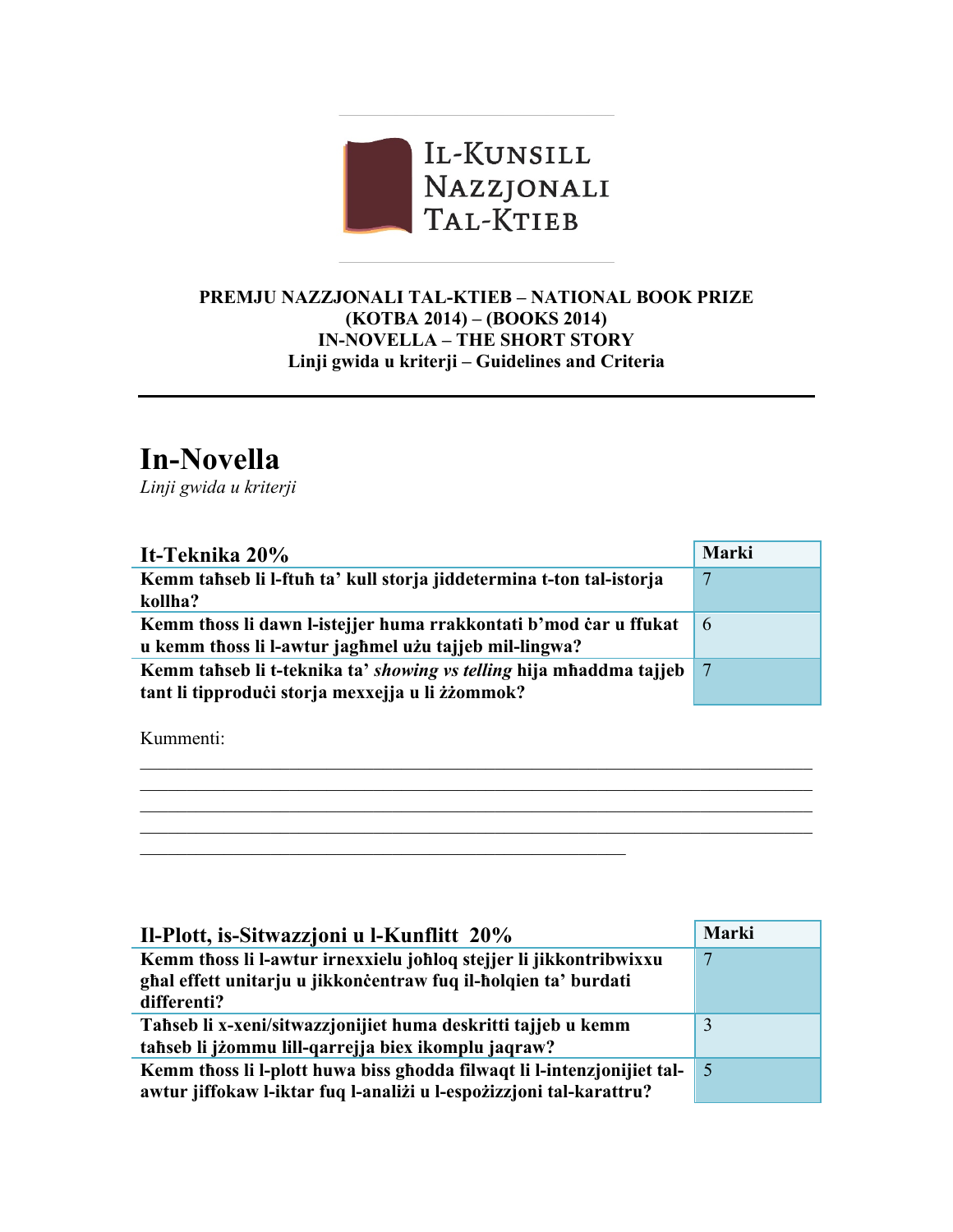Tahseb li l-istejjer ghandhom twist li jissorprendi lejn l-ahhar?

 $\boxed{5}$ 

Kummenti:

| Marki          |
|----------------|
| 8              |
|                |
|                |
| $\overline{4}$ |
|                |
| $\overline{4}$ |
|                |
| $\overline{4}$ |
|                |

Kummenti:

| Il-Mekkaniżmi 20%                                                      | Marki          |
|------------------------------------------------------------------------|----------------|
| Kemm thoss li dawn l-istejjer huma kompatibbli fuq livell ta'          | 8              |
| forma?                                                                 |                |
| Kemm tista' tghid li l-awtur juri bilanc bejn il-fatti li jrid jahbi u | $\overline{4}$ |
| dawk li jrid jelabora?                                                 |                |
| Kemm thoss li r-ritmu tal-istorja izid mal-valur tal-istorja?          | $\overline{4}$ |
| Dan huwa xoghol minghajr żbalji tipografici, ortografici u             | $\overline{4}$ |
| grammatikali?                                                          |                |

<u> 1989 - Johann Barn, mars ann an t-Amhainn an t-Amhainn an t-Amhainn an t-Amhainn an t-Amhainn an t-Amhainn a</u>

Kummenti: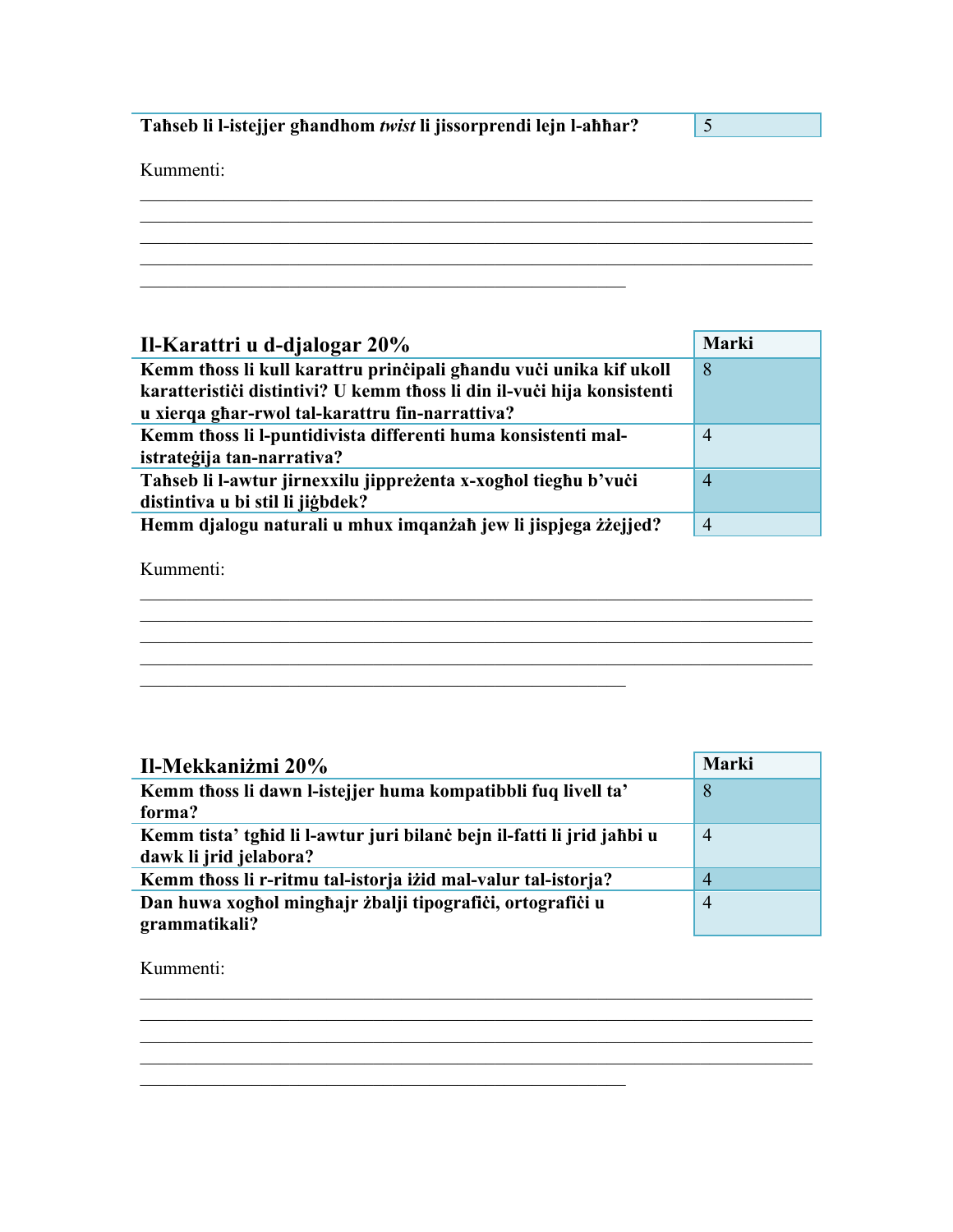| L-impressioni tieghek dwar dan ix-xoghol 20%                           | Marki          |
|------------------------------------------------------------------------|----------------|
| Tahseb li l-forma li l-awtur uża adattata ghal dak li jghid?           |                |
| L-awtur jirnexxilu jikkonkretizza l-ideat tieghu permezz tal-          | 3              |
| karattri u l-azzjonijiet taghhom u mhux permezz ta' vući didattika?    |                |
| Din l-istorja jirnexxilha tolqot l-emozzjonijiet tieghek? Thossok      | $\overline{4}$ |
| stimulat u lluminat bl-esperjenza ta' qari ta' dan il-ktieb?           |                |
| Kemm tikkunsidra lil dawn l-istejjer bhala "art of miniaturisation"? 8 |                |

Kummenti:

\_\_\_\_\_\_\_\_\_\_\_\_\_\_\_\_\_\_\_\_\_\_\_\_\_\_\_\_\_\_\_\_\_\_\_\_\_\_\_\_\_\_\_\_\_\_\_\_\_\_\_\_\_\_\_\_\_\_\_\_\_\_\_\_\_\_\_\_\_\_\_\_ \_\_\_\_\_\_\_\_\_\_\_\_\_\_\_\_\_\_\_\_\_\_\_\_\_\_\_\_\_\_\_\_\_\_\_\_\_\_\_\_\_\_\_\_\_\_\_\_\_\_\_\_\_\_\_\_\_\_\_\_\_\_\_\_\_\_\_\_\_\_\_\_  $\overline{\phantom{a}}$  , and the contribution of the contribution of the contribution of the contribution of the contribution of the contribution of the contribution of the contribution of the contribution of the contribution of the \_\_\_\_\_\_\_\_\_\_\_\_\_\_\_\_\_\_\_\_\_\_\_\_\_\_\_\_\_\_\_\_\_\_\_\_\_\_\_\_\_\_\_\_\_\_\_\_\_\_\_\_\_\_\_\_\_\_\_\_\_\_\_\_\_\_\_\_\_\_\_\_  $\mathcal{L}_\text{max}$  and  $\mathcal{L}_\text{max}$  and  $\mathcal{L}_\text{max}$  and  $\mathcal{L}_\text{max}$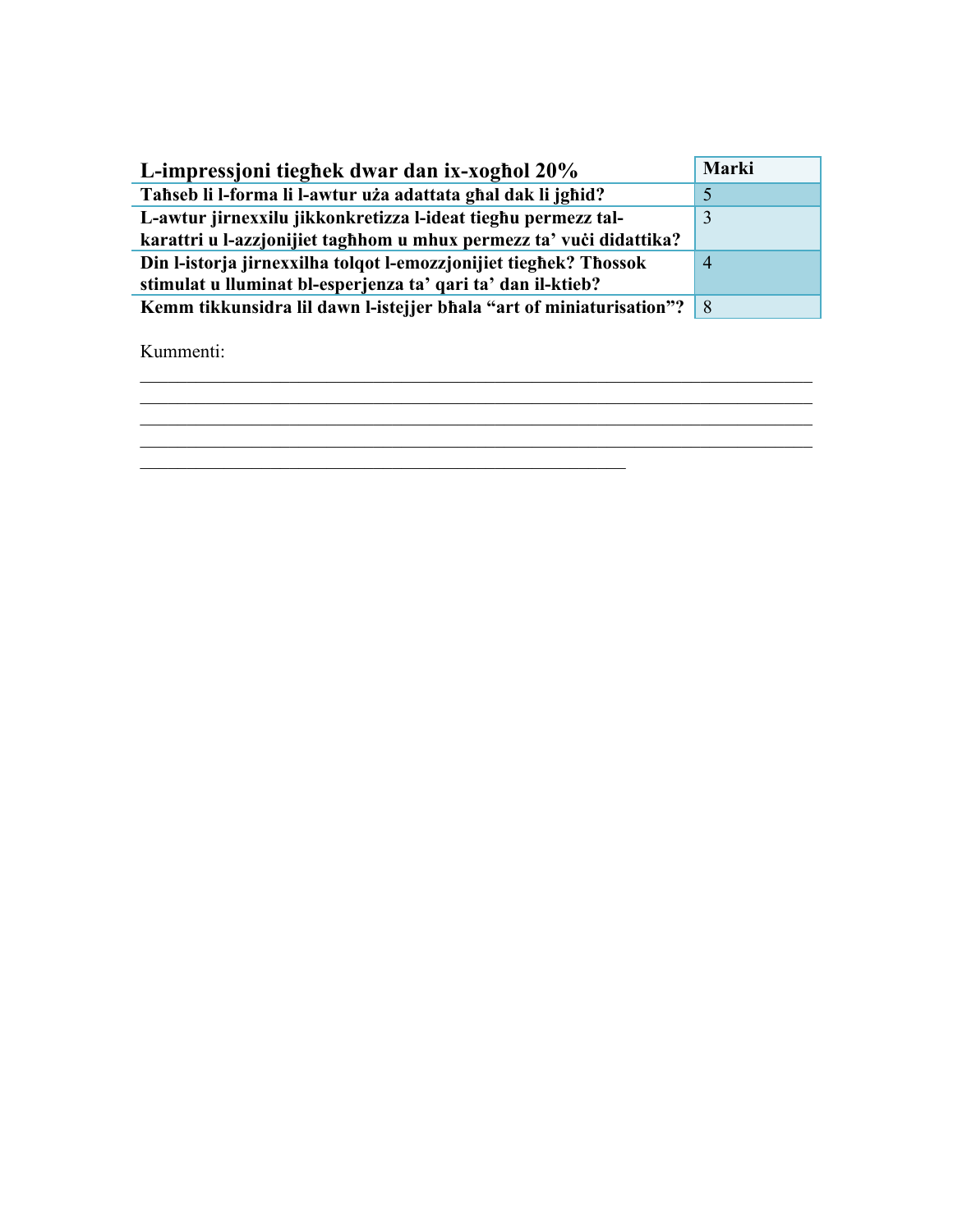## **The Short Story**

*guidelines and criteria*

| Technique 20 %                                                                                                                    | <b>Marks</b> |
|-----------------------------------------------------------------------------------------------------------------------------------|--------------|
| Does the opening of each story set the tone of the entire story?                                                                  |              |
| Are the stories told in a clear and focused manner? And is the use of $\begin{array}{ c c } \hline \end{array}$<br>language good? |              |
| To what extent does the author balance showing versus telling to<br>make the flow of the story active and engaging?               | ┍            |

 $\mathcal{L}_\text{max} = \mathcal{L}_\text{max} = \mathcal{L}_\text{max} = \mathcal{L}_\text{max} = \mathcal{L}_\text{max} = \mathcal{L}_\text{max} = \mathcal{L}_\text{max} = \mathcal{L}_\text{max} = \mathcal{L}_\text{max} = \mathcal{L}_\text{max} = \mathcal{L}_\text{max} = \mathcal{L}_\text{max} = \mathcal{L}_\text{max} = \mathcal{L}_\text{max} = \mathcal{L}_\text{max} = \mathcal{L}_\text{max} = \mathcal{L}_\text{max} = \mathcal{L}_\text{max} = \mathcal{$  $\mathcal{L}_\mathcal{L} = \{ \mathcal{L}_\mathcal{L} = \{ \mathcal{L}_\mathcal{L} = \{ \mathcal{L}_\mathcal{L} = \{ \mathcal{L}_\mathcal{L} = \{ \mathcal{L}_\mathcal{L} = \{ \mathcal{L}_\mathcal{L} = \{ \mathcal{L}_\mathcal{L} = \{ \mathcal{L}_\mathcal{L} = \{ \mathcal{L}_\mathcal{L} = \{ \mathcal{L}_\mathcal{L} = \{ \mathcal{L}_\mathcal{L} = \{ \mathcal{L}_\mathcal{L} = \{ \mathcal{L}_\mathcal{L} = \{ \mathcal{L}_\mathcal{$  $\mathcal{L}_\mathcal{L} = \{ \mathcal{L}_\mathcal{L} = \{ \mathcal{L}_\mathcal{L} = \{ \mathcal{L}_\mathcal{L} = \{ \mathcal{L}_\mathcal{L} = \{ \mathcal{L}_\mathcal{L} = \{ \mathcal{L}_\mathcal{L} = \{ \mathcal{L}_\mathcal{L} = \{ \mathcal{L}_\mathcal{L} = \{ \mathcal{L}_\mathcal{L} = \{ \mathcal{L}_\mathcal{L} = \{ \mathcal{L}_\mathcal{L} = \{ \mathcal{L}_\mathcal{L} = \{ \mathcal{L}_\mathcal{L} = \{ \mathcal{L}_\mathcal{$  $\mathcal{L}_\mathcal{L} = \{ \mathcal{L}_\mathcal{L} = \{ \mathcal{L}_\mathcal{L} = \{ \mathcal{L}_\mathcal{L} = \{ \mathcal{L}_\mathcal{L} = \{ \mathcal{L}_\mathcal{L} = \{ \mathcal{L}_\mathcal{L} = \{ \mathcal{L}_\mathcal{L} = \{ \mathcal{L}_\mathcal{L} = \{ \mathcal{L}_\mathcal{L} = \{ \mathcal{L}_\mathcal{L} = \{ \mathcal{L}_\mathcal{L} = \{ \mathcal{L}_\mathcal{L} = \{ \mathcal{L}_\mathcal{L} = \{ \mathcal{L}_\mathcal{$ 

\_\_\_\_\_\_\_\_\_\_\_\_\_\_\_\_\_\_\_\_\_\_\_\_\_\_\_\_\_\_\_\_\_\_\_\_\_\_\_\_\_\_\_\_\_\_\_\_\_\_\_\_

 $\mathcal{L}_\text{max}$  and  $\mathcal{L}_\text{max}$  and  $\mathcal{L}_\text{max}$  and  $\mathcal{L}_\text{max}$  and  $\mathcal{L}_\text{max}$ 

Comments:

| <b>Plot, Situation and Conflict 20%</b>                            | <b>Marks</b> |
|--------------------------------------------------------------------|--------------|
| How much would you say that the stories aim at unity of effect and | 7            |
| often concentrate on the creation of the mood?                     |              |
| Are the scenes well described and do they sustain the reader's     | 3            |
| interest?                                                          |              |
| How much would you say that the plot is just a means to an end and | -5           |
| that the real interest of the author centres on the analysis and   |              |
| exposition of a character?                                         |              |
| Do the stories culminate in surprising twists?                     | 5            |

 $\mathcal{L}_\mathcal{L} = \{ \mathcal{L}_\mathcal{L} = \{ \mathcal{L}_\mathcal{L} = \{ \mathcal{L}_\mathcal{L} = \{ \mathcal{L}_\mathcal{L} = \{ \mathcal{L}_\mathcal{L} = \{ \mathcal{L}_\mathcal{L} = \{ \mathcal{L}_\mathcal{L} = \{ \mathcal{L}_\mathcal{L} = \{ \mathcal{L}_\mathcal{L} = \{ \mathcal{L}_\mathcal{L} = \{ \mathcal{L}_\mathcal{L} = \{ \mathcal{L}_\mathcal{L} = \{ \mathcal{L}_\mathcal{L} = \{ \mathcal{L}_\mathcal{$  $\mathcal{L}_\mathcal{L} = \{ \mathcal{L}_\mathcal{L} = \{ \mathcal{L}_\mathcal{L} = \{ \mathcal{L}_\mathcal{L} = \{ \mathcal{L}_\mathcal{L} = \{ \mathcal{L}_\mathcal{L} = \{ \mathcal{L}_\mathcal{L} = \{ \mathcal{L}_\mathcal{L} = \{ \mathcal{L}_\mathcal{L} = \{ \mathcal{L}_\mathcal{L} = \{ \mathcal{L}_\mathcal{L} = \{ \mathcal{L}_\mathcal{L} = \{ \mathcal{L}_\mathcal{L} = \{ \mathcal{L}_\mathcal{L} = \{ \mathcal{L}_\mathcal{$  $\mathcal{L}_\text{max} = \mathcal{L}_\text{max} = \mathcal{L}_\text{max} = \mathcal{L}_\text{max} = \mathcal{L}_\text{max} = \mathcal{L}_\text{max} = \mathcal{L}_\text{max} = \mathcal{L}_\text{max} = \mathcal{L}_\text{max} = \mathcal{L}_\text{max} = \mathcal{L}_\text{max} = \mathcal{L}_\text{max} = \mathcal{L}_\text{max} = \mathcal{L}_\text{max} = \mathcal{L}_\text{max} = \mathcal{L}_\text{max} = \mathcal{L}_\text{max} = \mathcal{L}_\text{max} = \mathcal{$  $\mathcal{L}_\mathcal{L} = \{ \mathcal{L}_\mathcal{L} = \{ \mathcal{L}_\mathcal{L} = \{ \mathcal{L}_\mathcal{L} = \{ \mathcal{L}_\mathcal{L} = \{ \mathcal{L}_\mathcal{L} = \{ \mathcal{L}_\mathcal{L} = \{ \mathcal{L}_\mathcal{L} = \{ \mathcal{L}_\mathcal{L} = \{ \mathcal{L}_\mathcal{L} = \{ \mathcal{L}_\mathcal{L} = \{ \mathcal{L}_\mathcal{L} = \{ \mathcal{L}_\mathcal{L} = \{ \mathcal{L}_\mathcal{L} = \{ \mathcal{L}_\mathcal{$ 

Comments:

| <b>Characterisation and Dialogue 20%</b>                              | <b>Marks</b>   |
|-----------------------------------------------------------------------|----------------|
| Does each major character exhibit a unique voice and distinguishing   | -8             |
| personality traits and is this voice consistent and appropriate given |                |
| his/her role in the narrative?                                        |                |
| Are the various points of view in accordance with the narrative       | $\overline{4}$ |